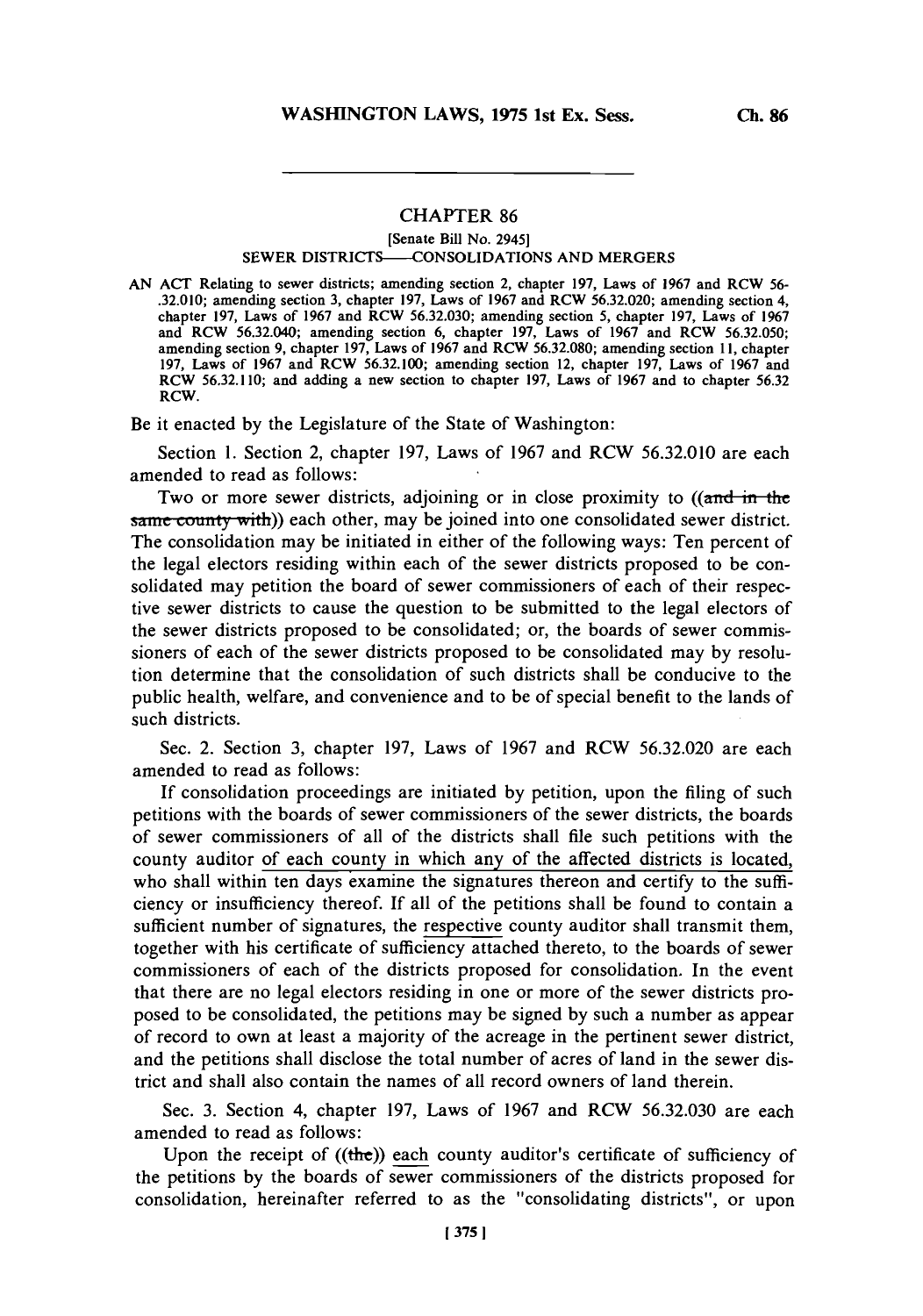adoption **by** the boards of sewer commissioners of the consolidating districts of their resolutions for consolidation, the boards of the consolidating districts shall, within ninety days, enter into an agreement providing for consolidation.

The agreement shall set forth the method and manmer of consolidation, a comprehensive plan or scheme of sewer supply for the consolidated district and, if such comprehensive plan or scheme of sewer supply provides that one or more of the consolidating districts or the proposed consolidated district issue revenue bonds for the construction and/or other costs of any part or all of the comprehensive plan, then the details thereof shall be set forth.

The requirement that a comprehensive plan or scheme of sewer supply for the consolidated district be set forth in the agreement for consolidation( $(3)$ ) shall be satisfied if the existing comprehensive plans or schemes of the consolidating districts are incorporated therein **by** reference and any changes or additions thereto are set forth in detail.

Sec. 4. Section **5,** chapter **197,** Laws of **1967** and RCW **56.32.040** are each amended to read as follows:

The respective boards of sewer commissioners of the consolidating districts shall certify such agreement to the county auditors of the ((county)) counties in which the districts are located. Thereupon, the county auditor of the county in which the largest amount of territory of the proposed consolidated sewer is located shall call a special election for the purpose of submitting to the voters of each of the consolidating districts the proposition of whether or not the several districts shall be consolidated into one sewer district. The proposition shall give the title of the proposed consolidated district. Notice of the election shall be given and the election conducted in accordance with the general election laws.

Sec. **5.** Section **6,** chapter **197,** Laws of **1967** and RCW **56.32.050** are each amended to read as follows:

If at the election a majority of the voters in each of the consolidating districts shall vote in favor of the consolidation, the county canvassing board of the county the auditor of which conducted the election shall so declare in its canvass and the return of the election shall be made within ten days after the date thereof. Upon the return the consolidation shall be effective and the consolidating districts shall cease to exist and shall then be and become a new sewer district and municipal corporation of the state of Washington.

The name of such new sewer district shall be  $" \ldots$  (name)..... Sewer District of **.......... County",** which shall be the name appearing on the ballot.

The district shall have all and every power, right and privilege possessed **by** other sewer districts of the state of Washington. The district may issue revenue bonds to pay for the construction of any additions and betterments set forth in the comprehensive scheme and plan of sewer supply contained in the agreement for consolidation and any future additions and betterments to the comprehensive scheme and plan of sewer supply, as its board of sewer commissioners shall **by** resolution adopt, without submitting a proposition therefor to the voters of the district.

Sec. **6.** Section **9,** chapter **197,** Laws of **1967** and RCW **56.32.080** are each amended to read as follows: